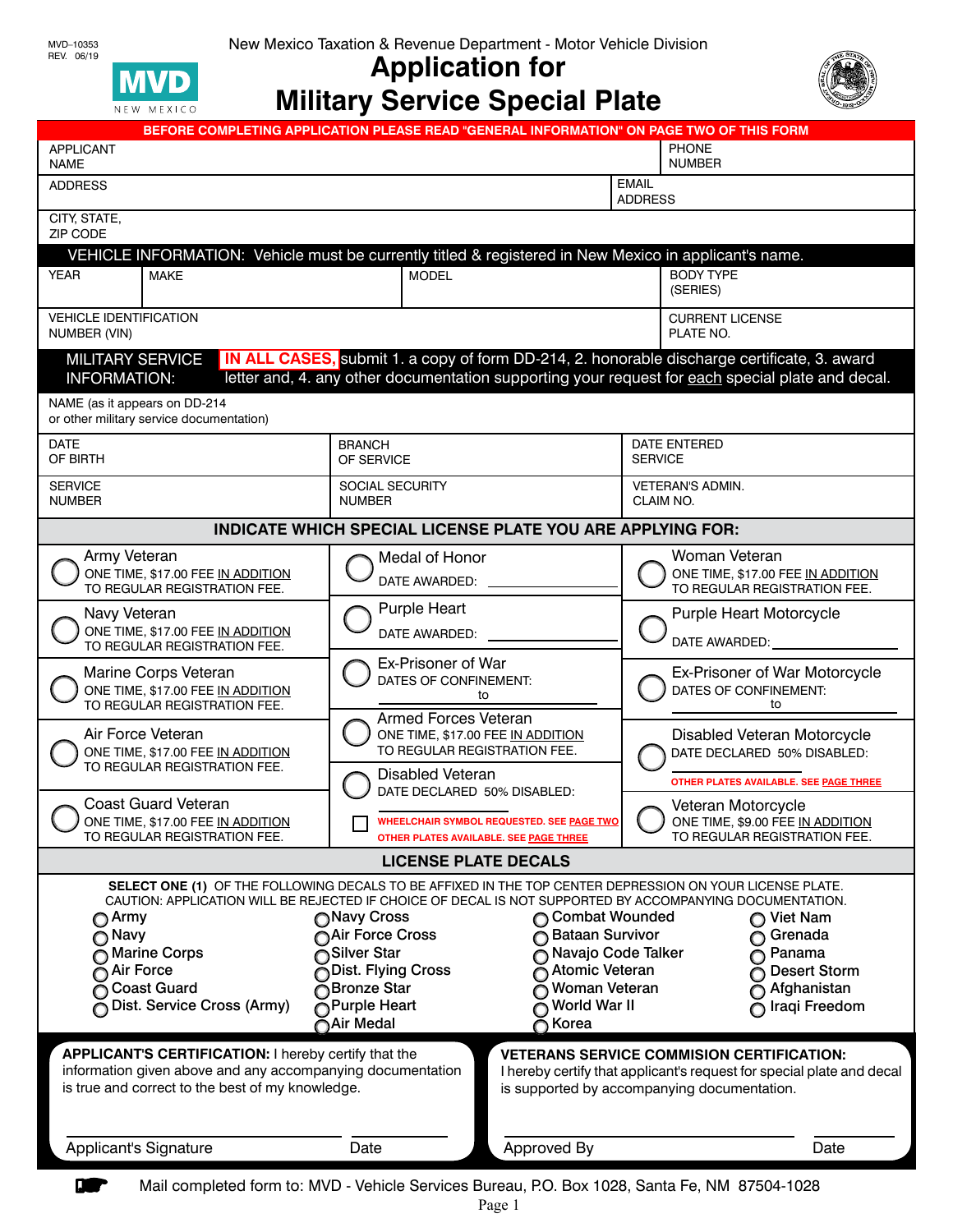## **GENERAL INFORMATION AND INSTRUCTIONS**

All applications for a Military Service special plate are processed by mail by the Vehicle Services Bureau in Santa Fe, New Mexico. Any application received without the required information, certification, documentation or payment (if applicable) will be returned to the applicant. If an applicant does not have the necessary military service documentation to support their request, the applicant should contact the appropriate branch of service or the New Mexico Veterans Service Commission for assistance prior to completing the application. Applicants for a *New Mexico National Guard* plates are issued using form MVD-10247.

Only passenger vehicles and light trucks under 26,000 pounds are authorized to display a Military Service special plate. The vehicle must be currently titled and registered in New Mexico in the applicant's name, or be registered and titled at the same time the application for a Military Service special plate is made. If the vehicle is currently registered in New Mexico, a copy of the Certificate of Registration must accompany the application for the Military Service special plate, along with any other required documentation. If the vehicle is not currently registered in New Mexico, the vehicle must be taken to a local Motor Vehicle Division field office for inspection, titling and registration before applying for a Military Service special plate.

The Military Service *Medal of Honor, Purple Heart, Ex-Prisoner of War and Disabled Veteran* special plates are issued to qualifying applicants without the payment of any special plate fee or statutory registration fees. Applicants who qualify for more than one category of these free Military Service special plates are entitled by law to receive ONLY ONE category of these plates. For example, if you are qualified to receive both the *Medal of Honor* and the *Disabled Veteran* plates, you may select the one of your choice, but NOT both of them. However, you may apply for two plates of the same category for two vehicles you own.

To receive the Military Service *Armed Forces Veteran* special plate, you must pay a one-time \$17.00 special plate fee (\$9.00 for veteran motorcycle), as well as the statutory registration fee. Any person who is qualified to receive one of the free Military Service special plates may also purchase the *Armed Forces Veteran* plate for use on other vehicles they own. For example, a qualified veteran who owns 3 vehicles could have a *Disabled Veteran* plate and 2 *Armed Forces Veteran* plates OR 2 *Purple Heart* plates and 1 *Armed Forces Veteran* plate. However, they could not have 2 *Purple Heart* plates and 1 *Disabled Veteran* plate.

To receive the *Disabled Veteran* plate with the *wheelchair symbol*  $\left(\sum$  for use on a motor vehicle owned by the person, the applicant must provide satisfactory proof that they meet the requirements of Section 66-3-16 NMSA 1978 for issuance of special plates to individuals with a significant mobility limitation. If the disability is not of this nature, the qualified disabled veteran can apply for the *Disabled Veteran* plate without the wheelchair insignia.

The free Military Service special plates have the word "PERMANENT" in the lower right corner instead of an annual validation sticker. The *Armed Forces Veteran* plate must be renewed annually and is issued an annual validation sticker. The \$17.00 special plate fee (\$9.00 for veteran motorcycle) for the *Armed Forces Veteran* plate is waived for each year a sticker is issued.

REMINDERS: If a person who has been issued any Military Service special plate dies, the plate becomes invalid and a regular license plate, for applicable fees, must be obtained for the vehicle(s). However, the surviving spouse of the holder of an *Ex-Prisoner of War* plate may apply to keep the plate.

It is against the law to falsely represent yourself as being the recipient of a military award or to claim armed forces veteran status in order to obtain any Military Service special plate.

*REMARKS:*